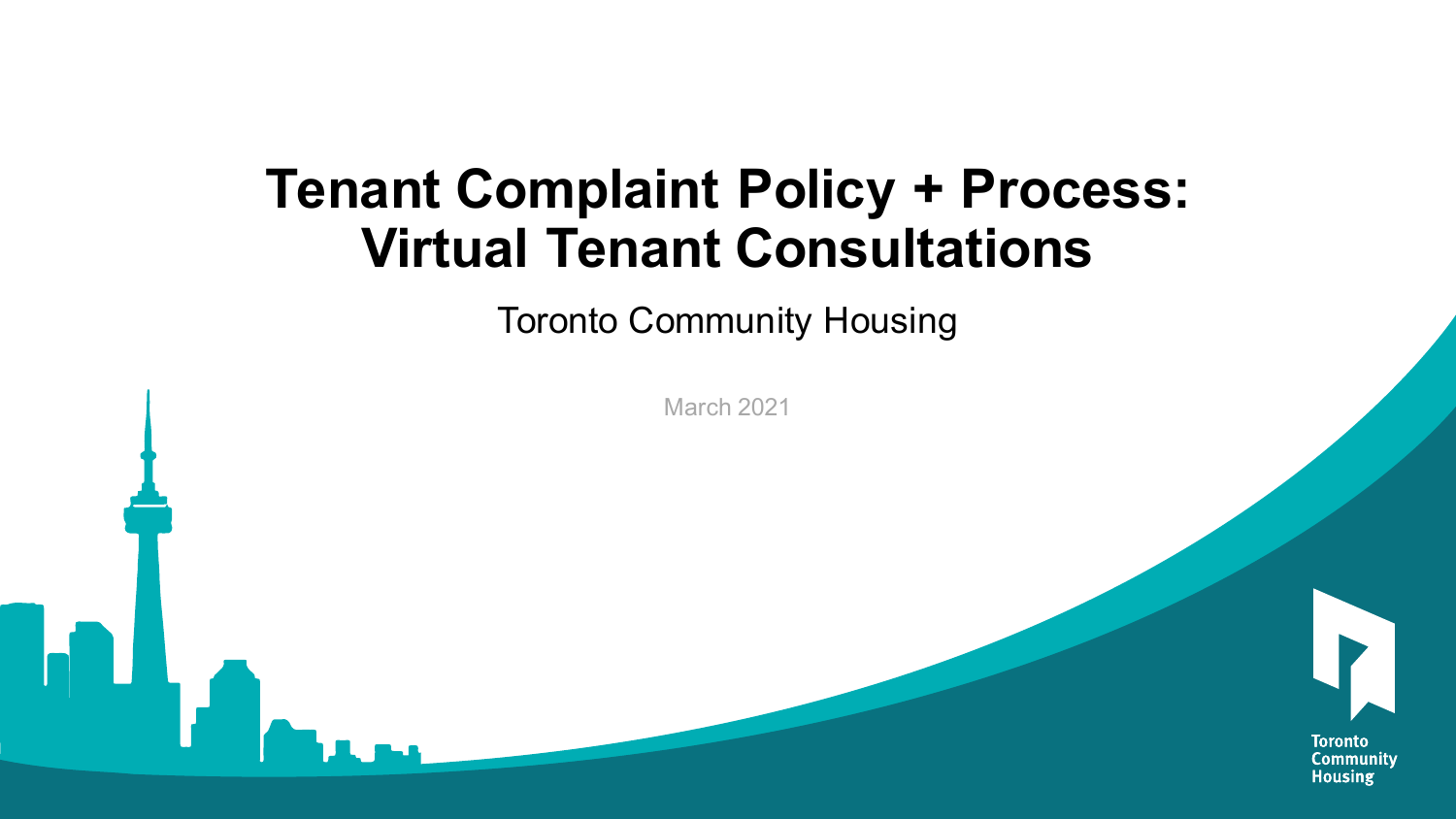### **Agenda**

- [1. Welcome and Land Acknowledgement](#page-2-0)
- [2. Opening Remarks](#page-3-0)
- [3. Ground Rules and Consultation Purpose](#page-4-0)
- [4. Breakout Sessions](#page-9-0)
- [5. Break](#page-13-0)
- [6. Report Back](#page-14-0)
- [7. Next Steps](#page-15-0)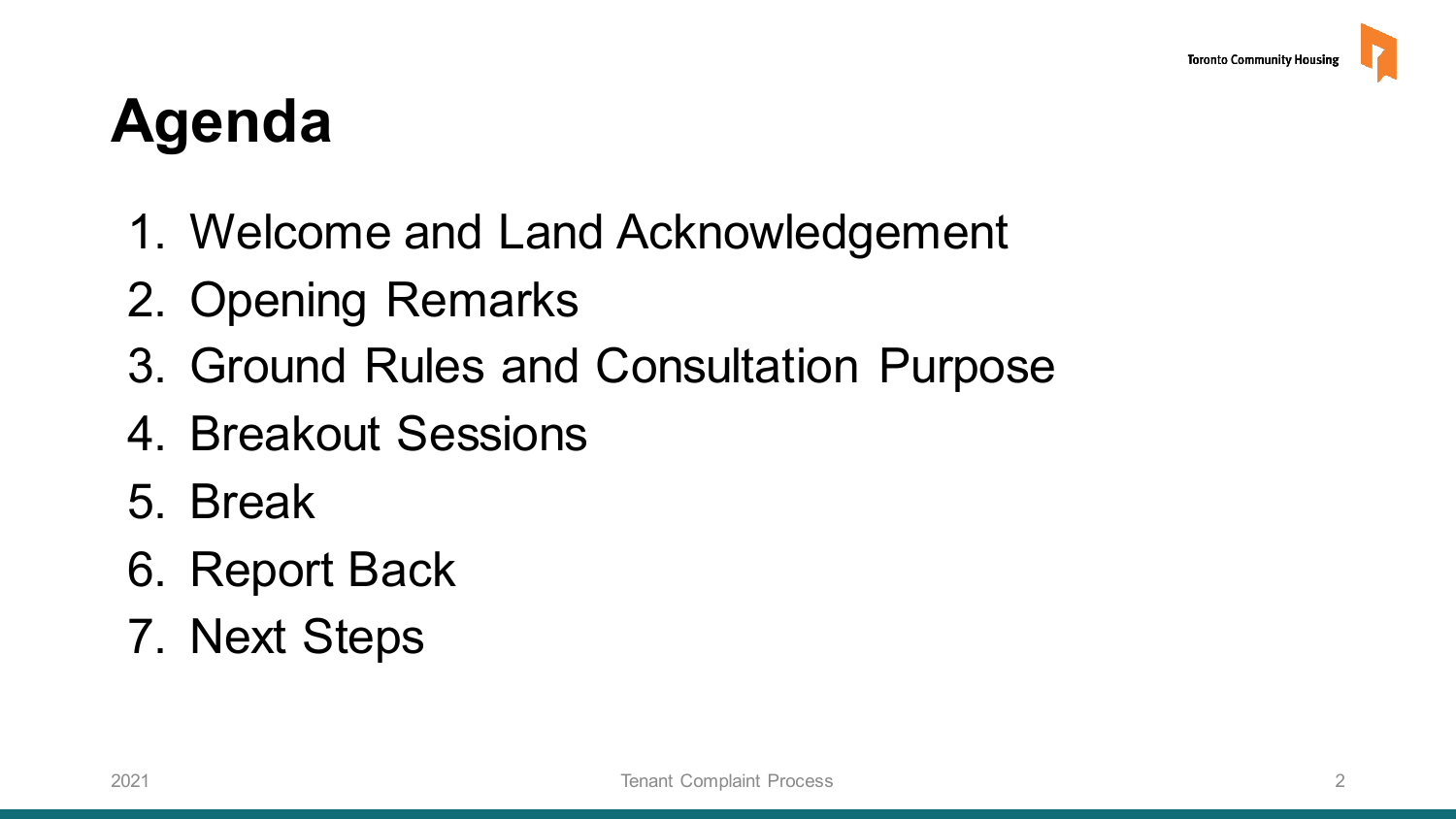#### <span id="page-2-0"></span>**Welcome**

Land Acknowledgment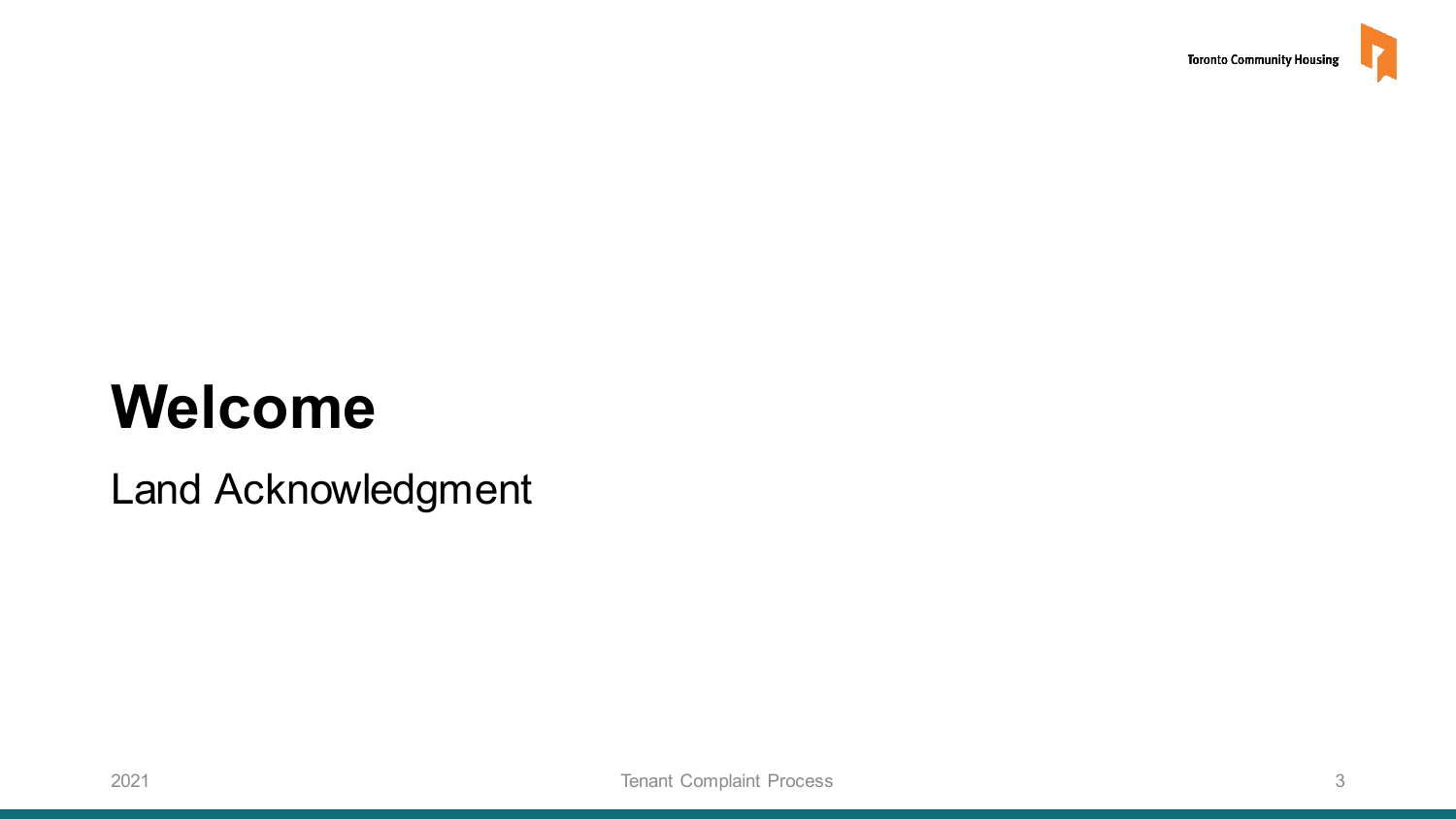

#### <span id="page-3-0"></span>**Opening Remarks**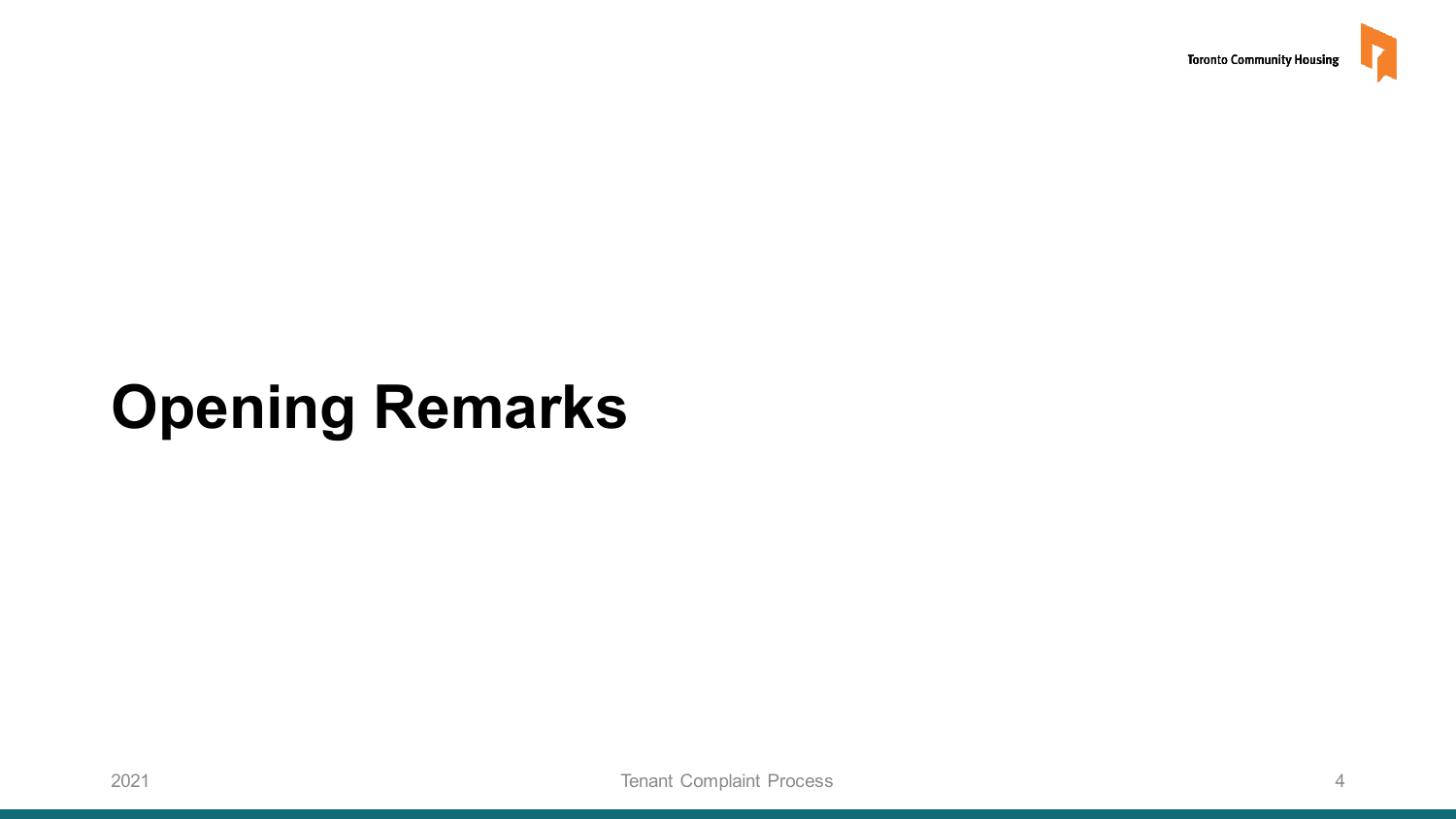#### <span id="page-4-0"></span>**Ground Rules**

- Listen to others and allow them to speak.
- Respond respectfully to questions.
- Focus on overall priorities for tenants.
- Observe the **Tenant Charter** principles:
	- Integrity, Accessibility for Persons with Disabilities • Respect, Community Collaboration, Accountability,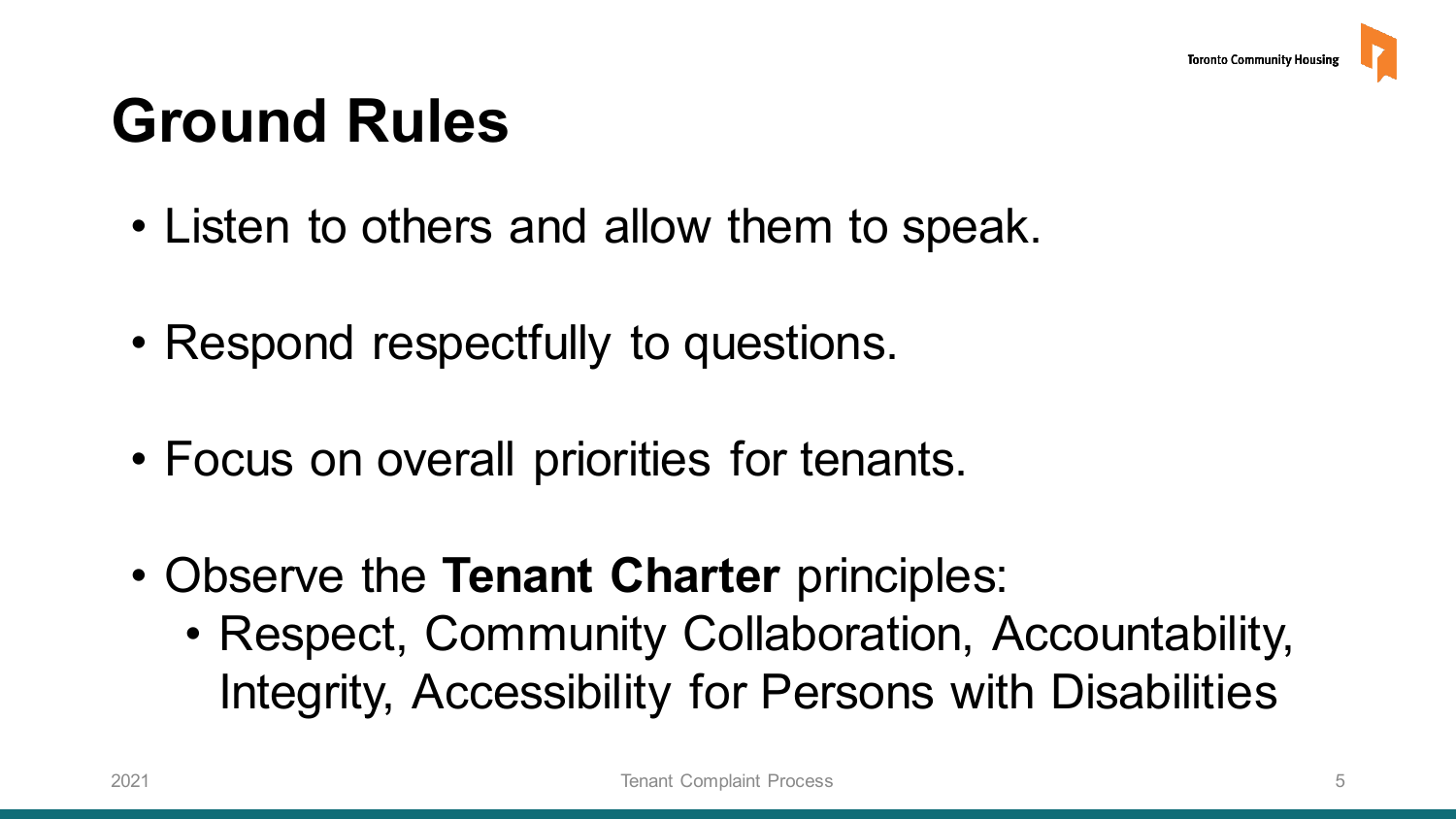# **Consultation Purpose**

- • The purpose of this consultation is to give tenants an opportunity to provide feedback on the overall management of complaints and resolution.
- This feedback will be used to inform the *Tenant Complaint Policy* and the *Tenant Complaint Process*.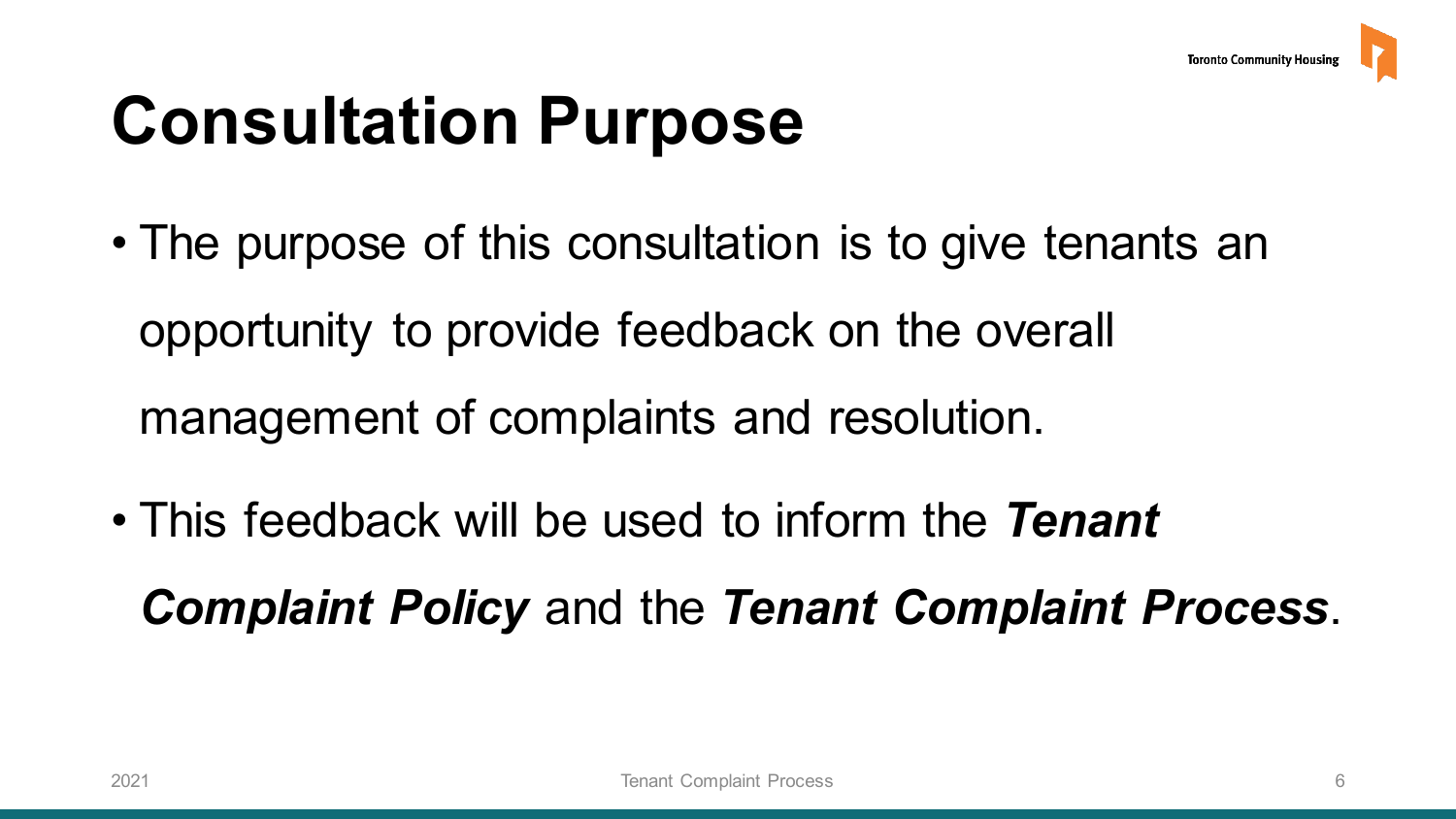# **Defining a Complaint**

#### **Common complaint** categories



**Plumbing** 

**Maintenance** 

- • A complaint is filed when TCHC does not meet service standards or tenant expectations.
- level, tenants can then • If complaints are unresolved at the local escalate their complaint to the Solutions team.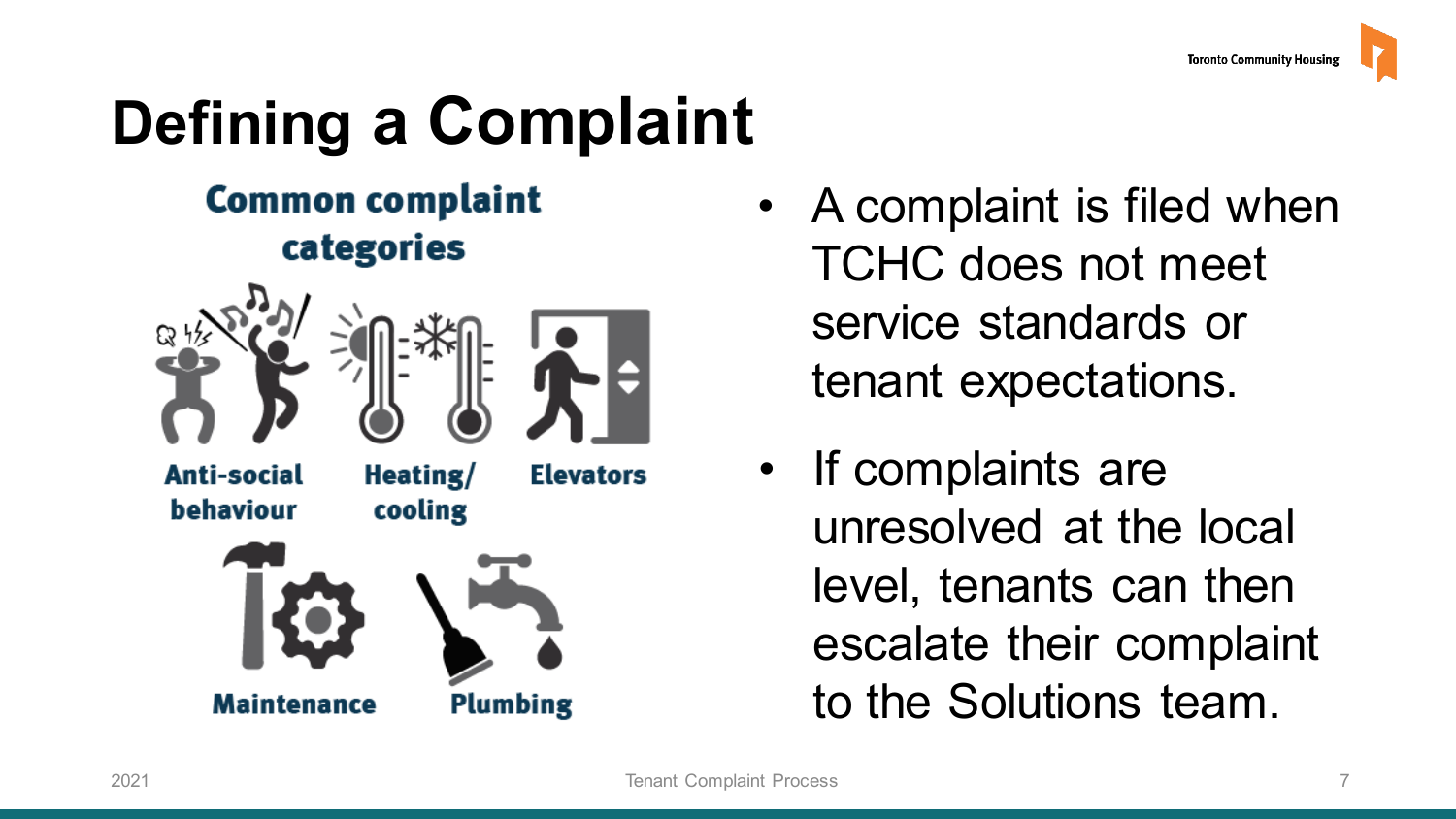## **TCHC's Solutions Team**

- • Manage unresolved complaints that have been previously reported by tenants.
- • Oversee the Tenant Complaint Process in a fair, efficient and transparent manner.
- resolve complaints with site-staff • Use a collaborative approach to and other departments.

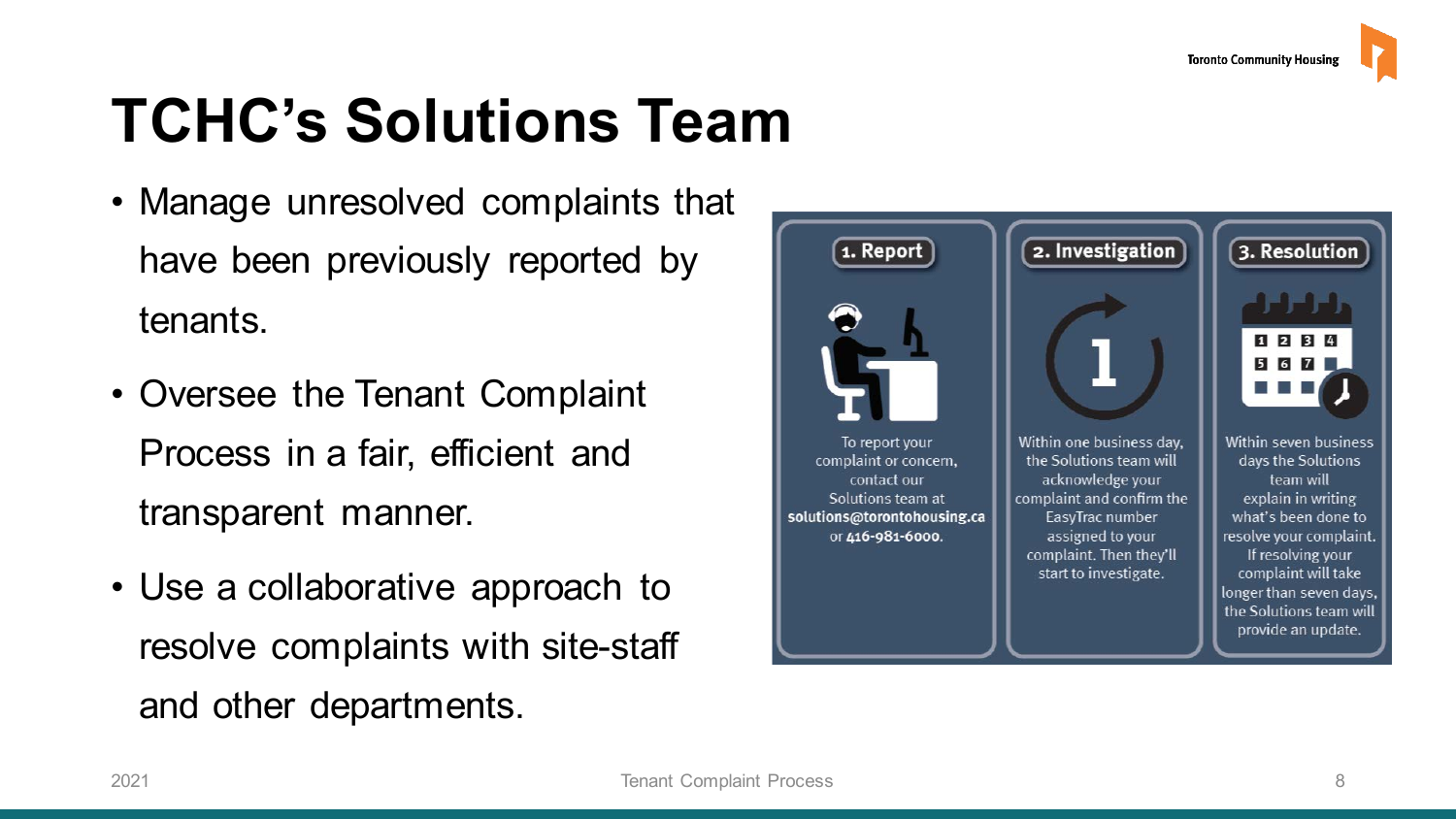## **Complaint Resolution**

 • It is important to define resolution using the perspective of our tenants.

 *What does complaint resolution look like for you?*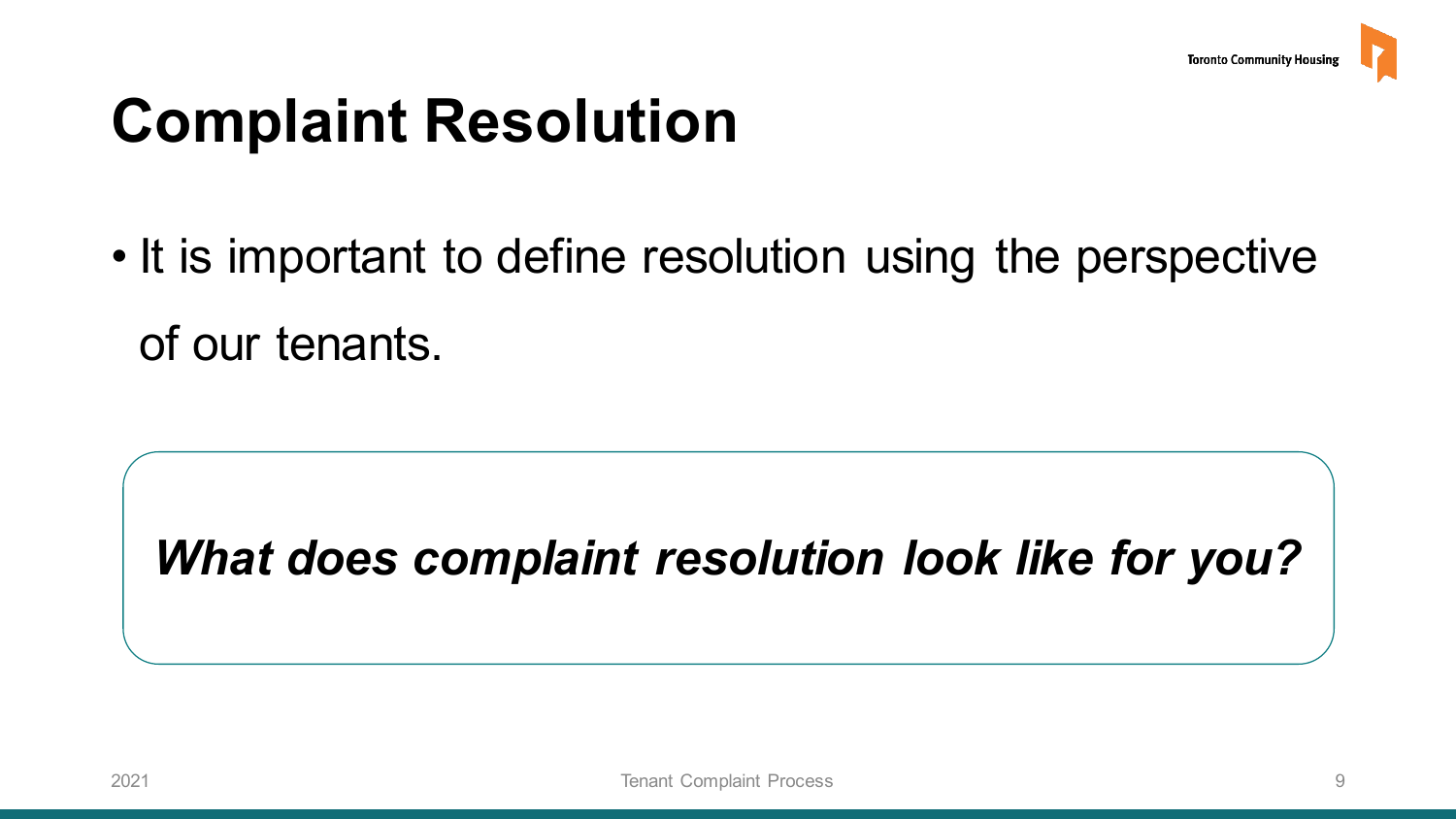# <span id="page-9-0"></span>**Breakout Sessions**

• In a moment, we will place you into "breakout sessions"

to review case studies and answer discussion questions.

• CSCs and note-takers will be present to facilitate the conversation and capture your feedback.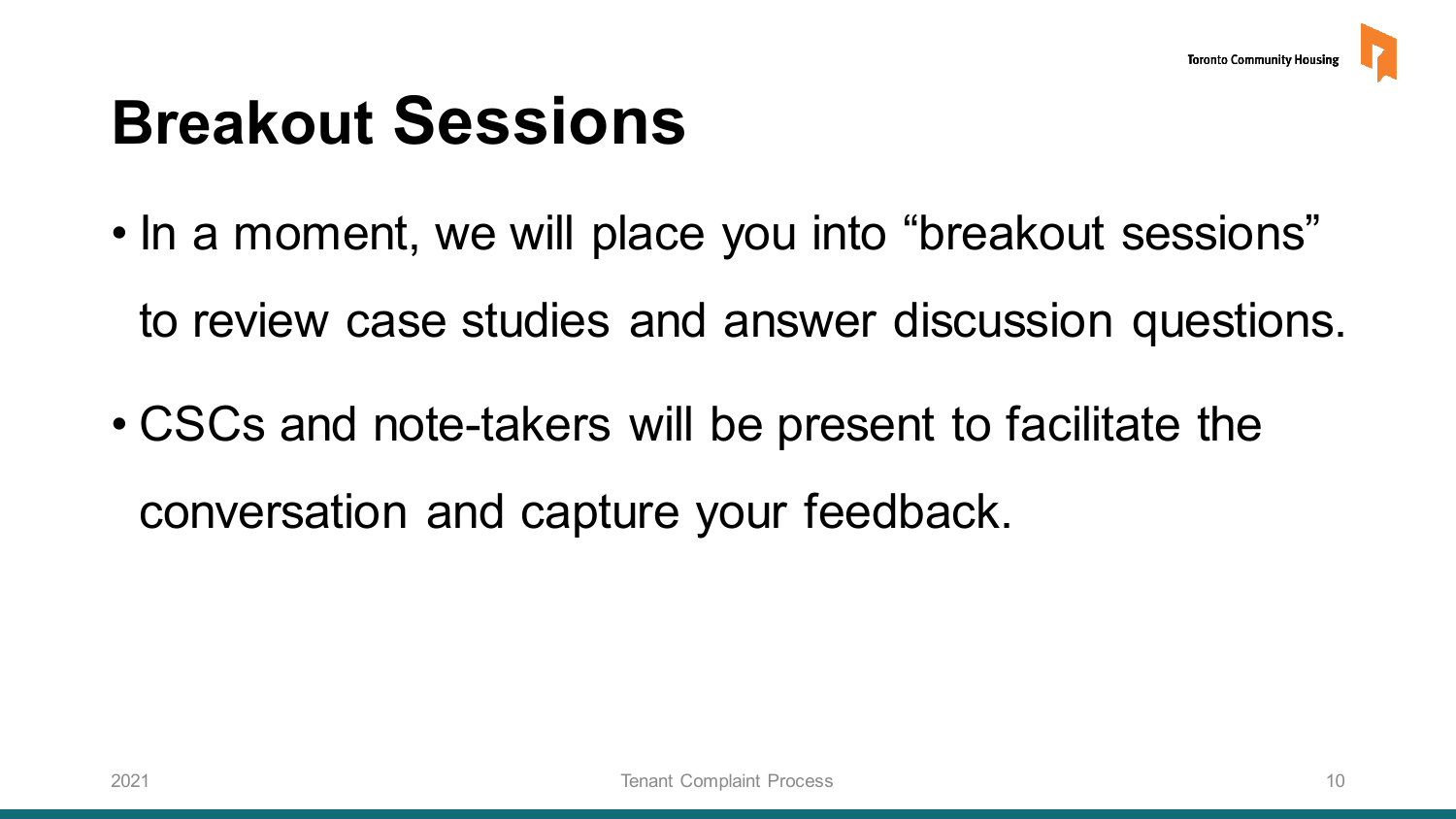# **Case Study #1**

Tenant A has encountered a problem with their rent calculation. They spoke with their Tenant Services Coordinator (TSC) who referred them to the website and were told "it just is what it is". This conversation deeply upset Tenant A.

Tenant A has tried calling their TSC and has left them numerous messages. Their calls have not been returned.

- 1. If you were Tenant A, what would you expect from TCHC to resolve complaints regarding staff?
- 2. What could TCHC do to improve tenant satisfaction with the Complaint Process?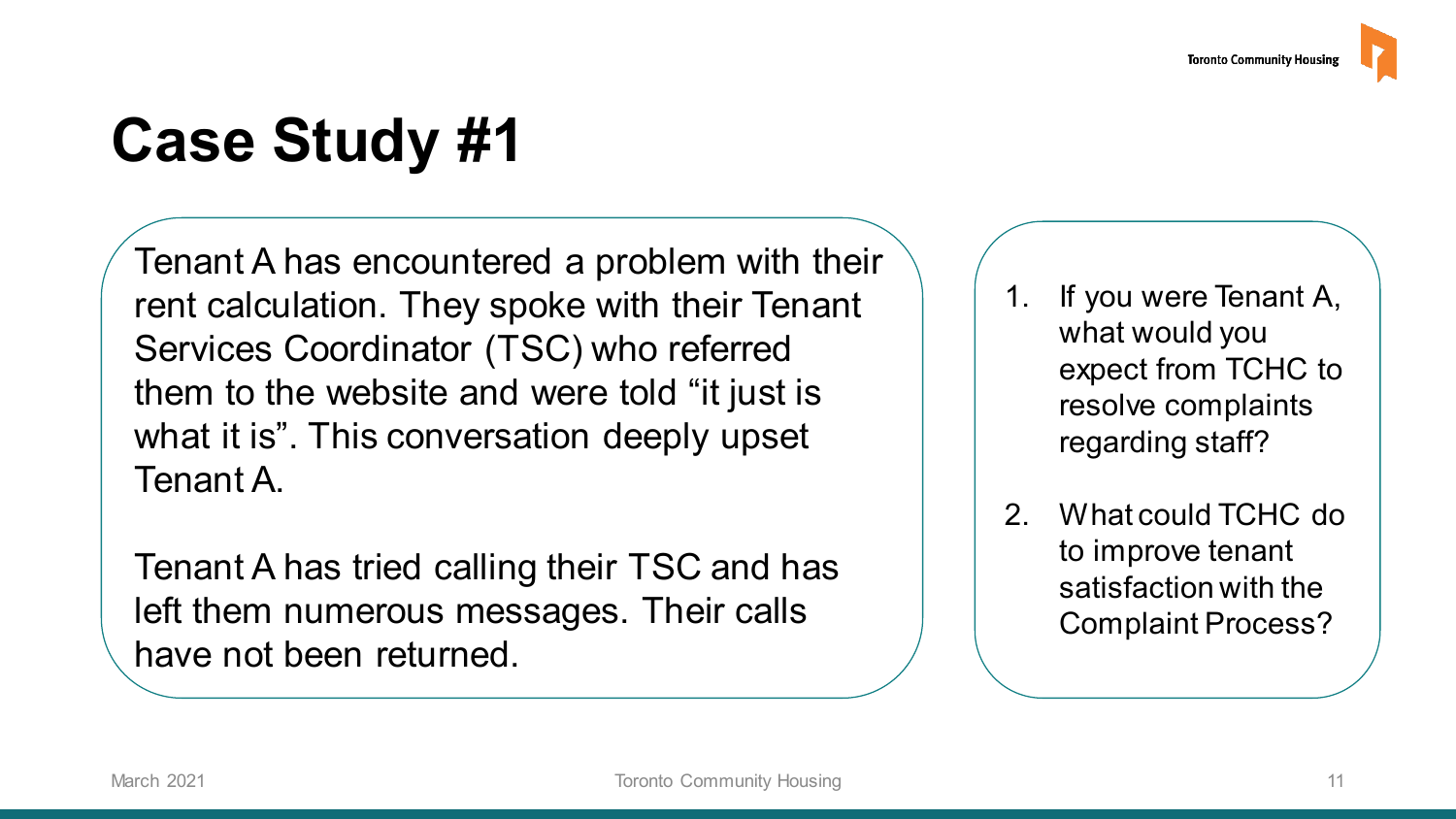## **Case Study #2**

Tenant A has noticed that Tenant B places garbage outside of their unit door. This causes the hallway to smell. Tenant A spoke to Tenant B directly as they are concerned about pests and the way it makes the building look.

Tenant B told Tenant A to mind their own business and continues to leave their trash outside. Tenant A has spoken to building staff and has called Client Care. No action has been taken.

1. If you were Tenant A, what would you expect from TCHC to resolve complaints regarding your building/community?

2. What might prevent a tenant from raising a complaint about a neighbour?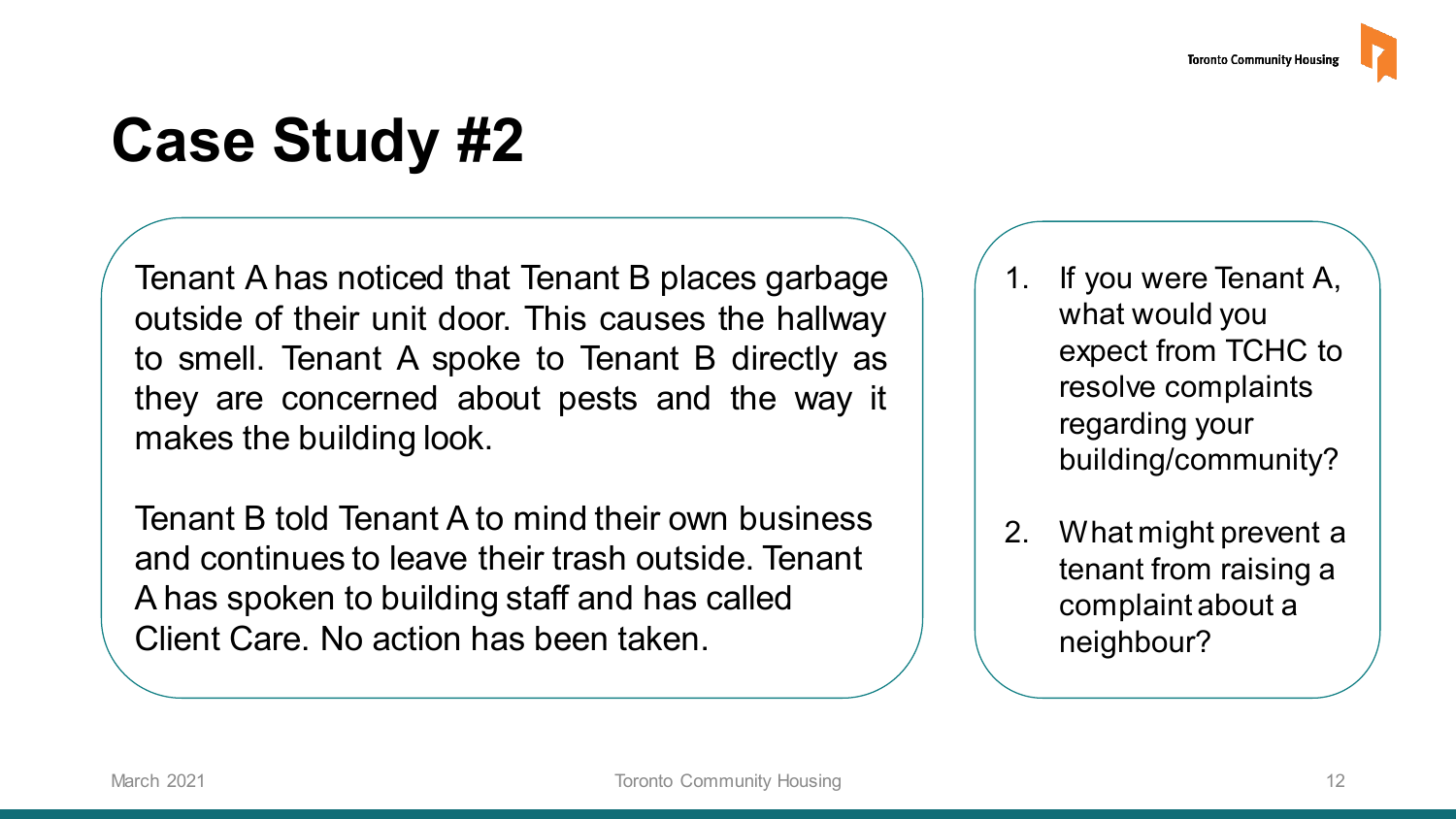#### **Case Study #3**

The side entrance of Tenant A's building has a sticky door that sometimes does not open.

Tenant A's family uses this door frequently as it is close to their unit and has lower levels of traffic during peak hours.

Tenant A has called Client Care and has spoken to the Superintendent who has told them that it will be fixed but every time they see site staff in their building, they're working on something else.

- If you were Tenant A, what would you expect from TCHC to resolve maintenance complaints?
- 2. What are common challenges around maintenance complaints?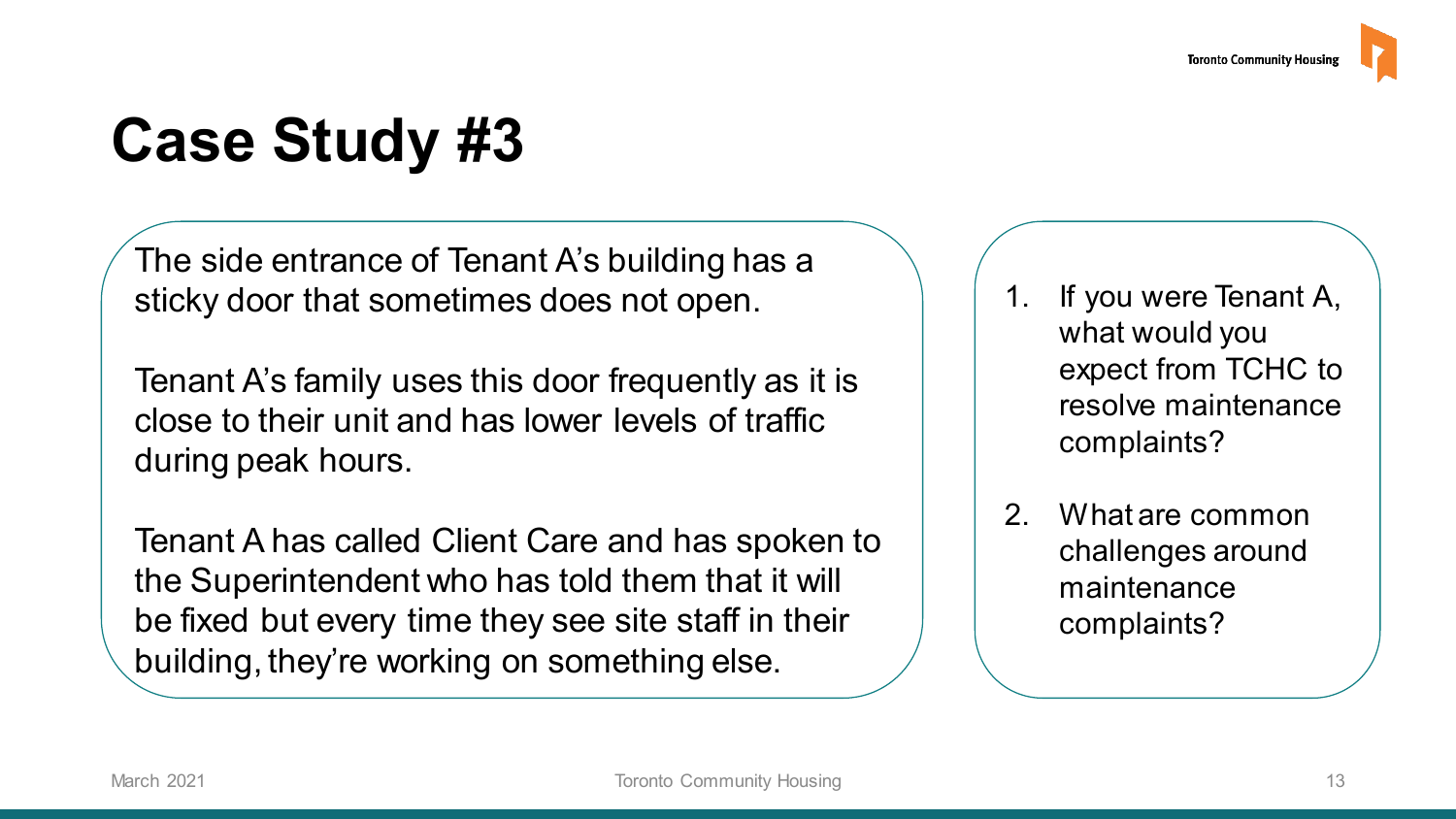#### <span id="page-13-0"></span>**Break**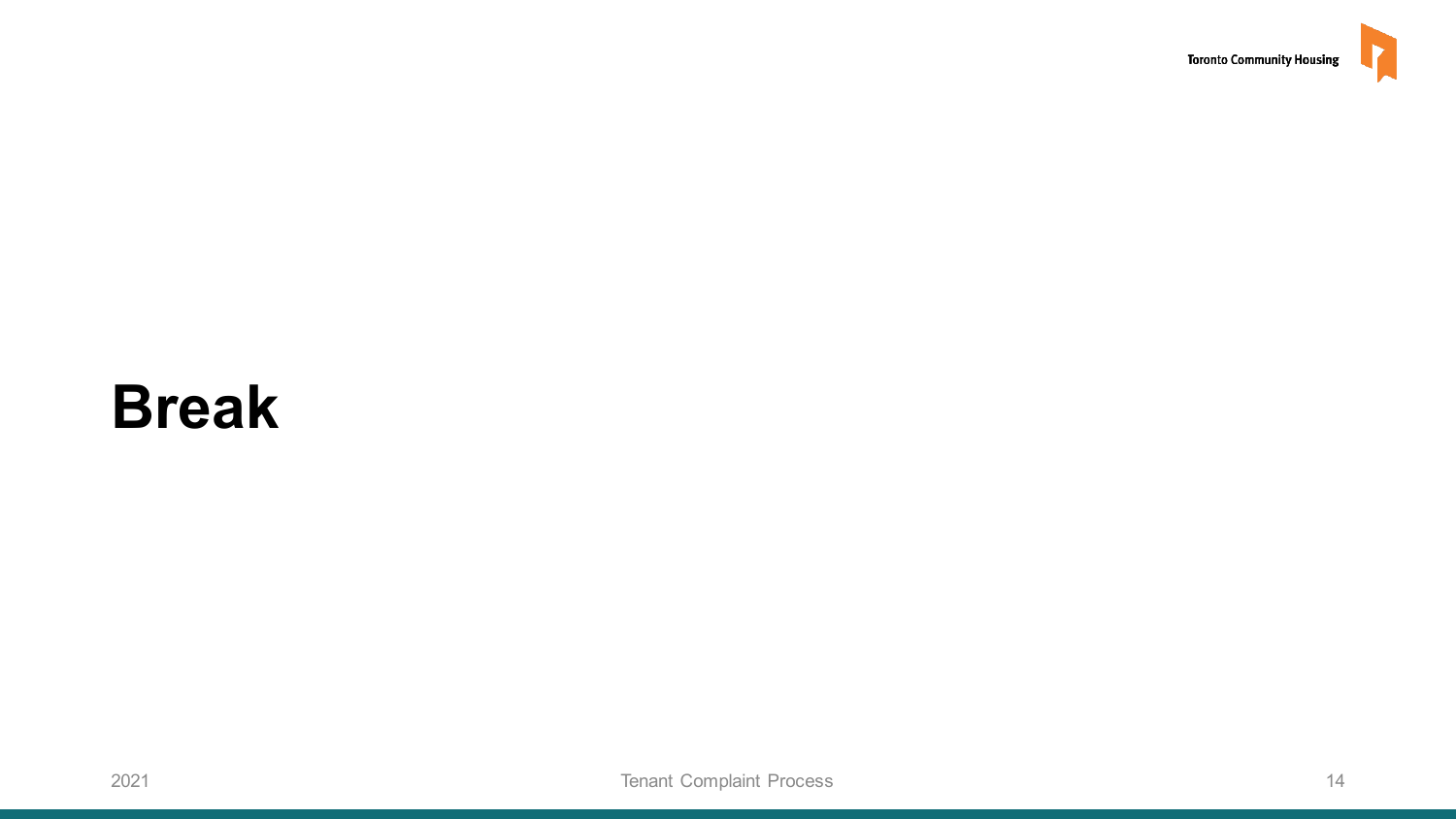

#### <span id="page-14-0"></span>**Report Back**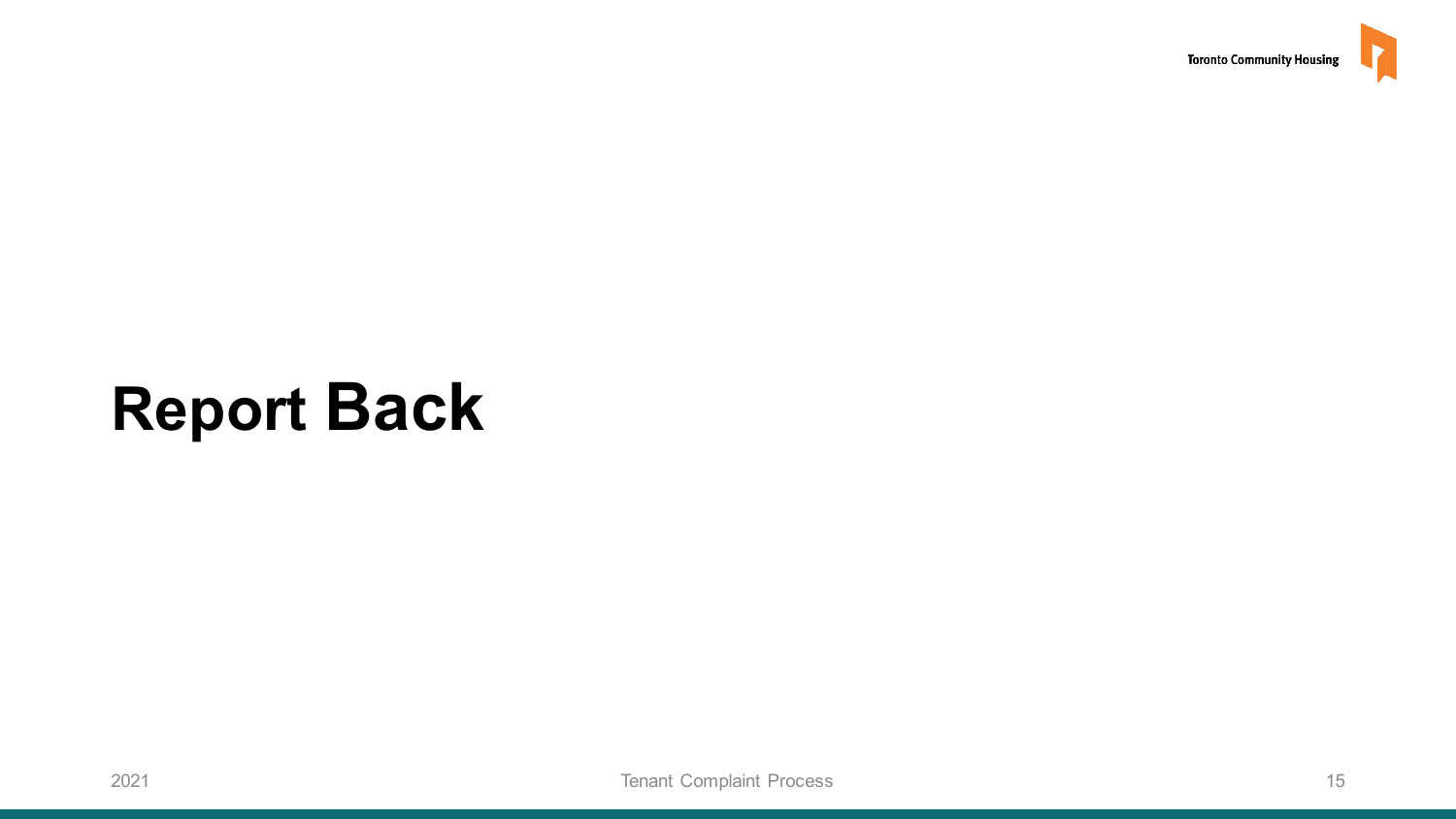#### <span id="page-15-0"></span>**Next Steps**

#### **Consultation Outcome**

 The feedback you've shared today will be used to revise the Tenant Complaint Policy and guiding principles of the Tenant Complaint Process.

#### **Complete the Feedback/Evaluation form**